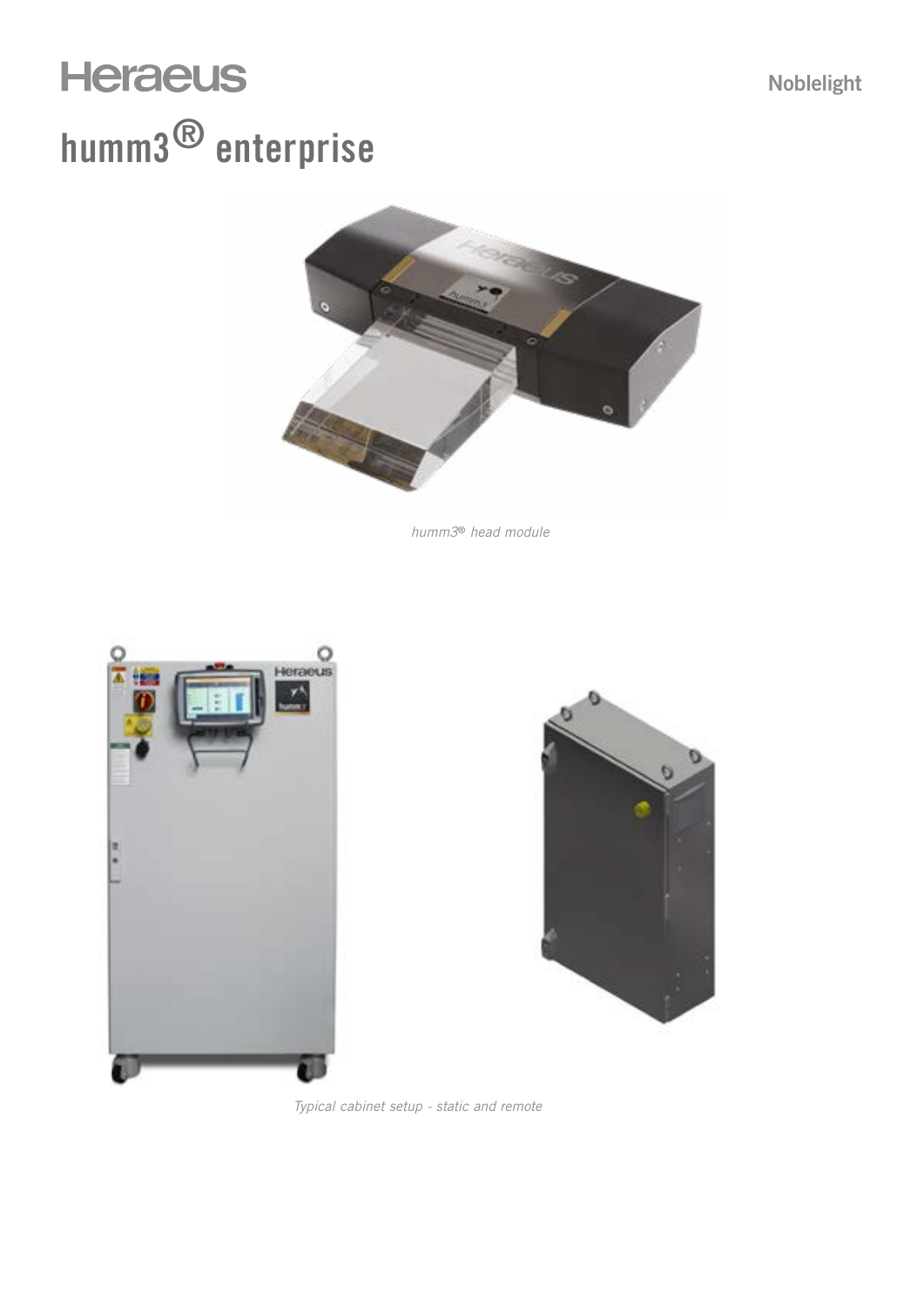| 1. Power supply                    |                                                                                                                        |  |  |
|------------------------------------|------------------------------------------------------------------------------------------------------------------------|--|--|
| 1.1 Characteristics                |                                                                                                                        |  |  |
| Dimensions                         | 1500 x 800 x 500 mm (HxWxD)                                                                                            |  |  |
| Weight                             | 215kg                                                                                                                  |  |  |
| Degree of protection               | <b>IP53</b>                                                                                                            |  |  |
| Cooling method                     | Air-cooled                                                                                                             |  |  |
| Ambient temperature                | $10-35^{\circ}$ C                                                                                                      |  |  |
| Control interfaces                 | HMI and optical unit                                                                                                   |  |  |
| 1.2 Power output                   |                                                                                                                        |  |  |
| Rated output power                 | 10kW (modular 5/10kW increments available <50kW)                                                                       |  |  |
| 1.3 Input requirements             |                                                                                                                        |  |  |
| Power:                             |                                                                                                                        |  |  |
| Rated input voltage                | 3~400 V ±10 %, 50 Hz (other supplies on request) 20kVA<br>3~480 V ±10 % 60 Hz   200 V ±10 % 50/60 Hz  240 V ±10 % 60Hz |  |  |
| External fuse protection           | 400V (32A)                                                                                                             |  |  |
| External connection cable          | 10m Harting to flying leads (12 core)                                                                                  |  |  |
| Control:                           |                                                                                                                        |  |  |
| Start and stop                     | 24Vdc                                                                                                                  |  |  |
| Speed control                      | 4-20mA or 0-10V                                                                                                        |  |  |
| Additional communication protocols | Profinet, Modbus                                                                                                       |  |  |
| Remote access                      | Ethernet/mobile data through additional unit                                                                           |  |  |
| Safety:                            |                                                                                                                        |  |  |
| E-Stop                             | Located on the front door and remote HMI plus customer integration                                                     |  |  |
| Interlock                          | Customer integration                                                                                                   |  |  |
| Notes:                             | Figures for 10kW single head system, further options available on request                                              |  |  |

| 2. Remote unit           |                                                                                                                                               |
|--------------------------|-----------------------------------------------------------------------------------------------------------------------------------------------|
| 2.1 Characteristics      |                                                                                                                                               |
| <b>Dimensions</b>        | 1000x600x250mm (HxWxD)                                                                                                                        |
| Weight                   | 80kg                                                                                                                                          |
| Degree protection        | <b>IP53</b>                                                                                                                                   |
| Cooling method           | Air-cooled                                                                                                                                    |
| Ambient temperature      | $10-35$ °C                                                                                                                                    |
| Mounting                 | Robot or gantry                                                                                                                               |
| Maintenance requirements | Consumerable air filter toolless change                                                                                                       |
| Dynamic Requirements     | Accelerations/decelerations ~1G                                                                                                               |
| <b>Notes</b>             | Suitable for mounting on robot or gantry installations where cable runs are<br>prohibitively long. Dimensions based on single head 10kW unit. |
|                          |                                                                                                                                               |

| 3. Water chiller    |                                              |
|---------------------|----------------------------------------------|
| 3.1 Characteristics |                                              |
| <b>Dimensions</b>   | 775 x 510 x 850 (HxWxD)                      |
| Weight              | 125kg                                        |
| Cooling capacity    | 6kW                                          |
| Water flow          | $17$ $I/min$                                 |
| Tank capacity       | 11L                                          |
| Noise               | 68dB                                         |
| Conductance value   | $< 5 \mu$ S/cm                               |
| Other features      | Inline DR cartridge and particulate features |
|                     |                                              |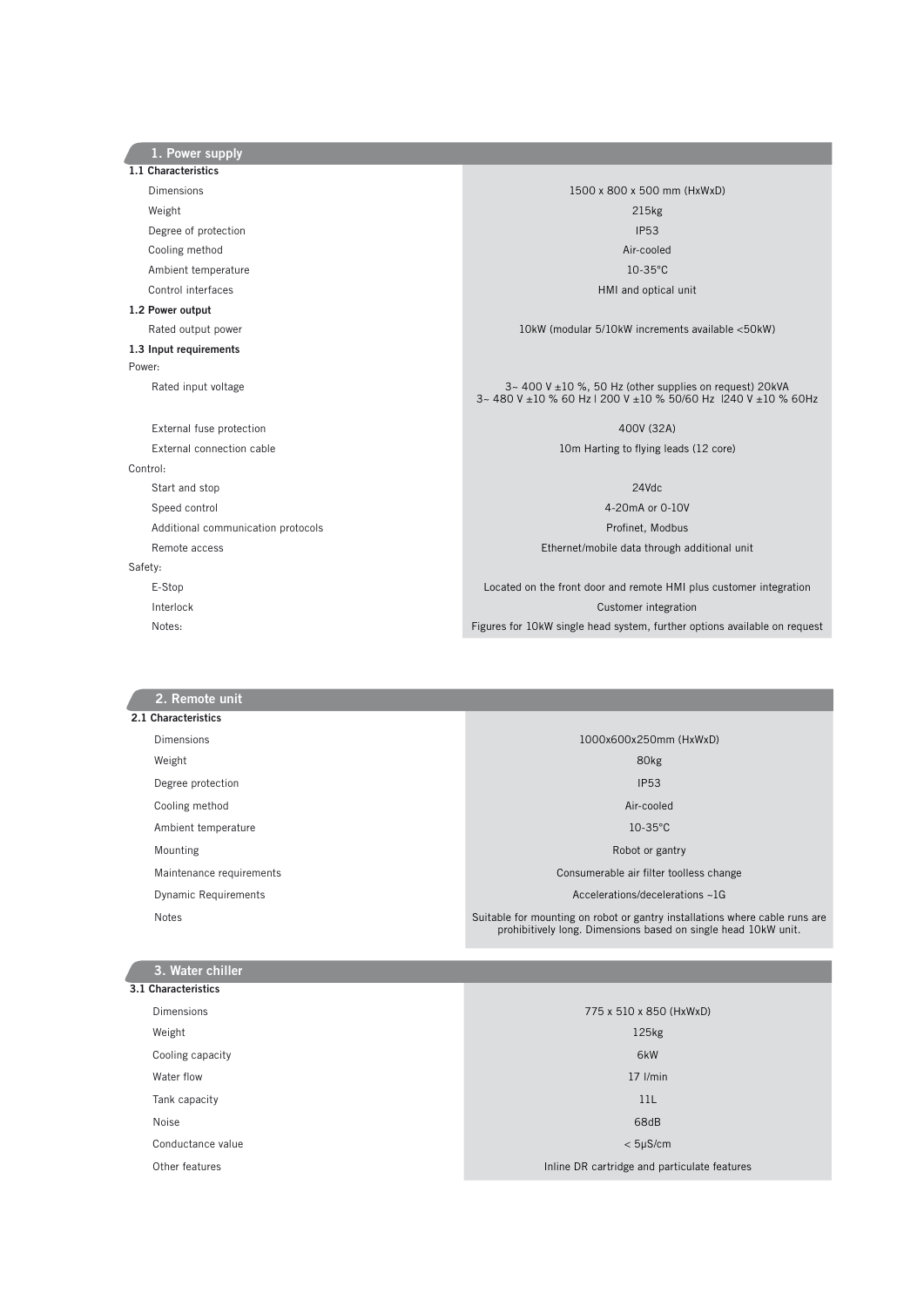| 3. Water chiller continued |
|----------------------------|
|----------------------------|

- 3.2 Requirements
	-
	-
	-

#### Water quality **De-ionised water**

## Water connection **Dry disconnection** Dry disconnection flow and return to optical module Control 'plug and play' power and data connections

# 4. System

4.1 Environmental data System heat dissipation care called the case of the case of the case of the case of the case of the case of the case of the case of the case of the case of the case of the case of the case of the case of the case of the ca Noise level, without processing example of the state of the state of the state of the state of the state of the state of the state of the state of the state of the state of the state of the state of the state of the state

Electromagnetic compatibility **EN 6100** EN 6100

### 4.2 Artificial Optical Radiation

This equipment is an intense source of radiation. Operators should take the appropriate eye and skin protection in accordance with EN 62471:2008 and/or Machinery Directive 2006/42/EC and/or any local directives that could apply.



5.1 Head (optical) module (HHM0032/2" heated width) dimensions

#### 5.1 Characteristics

 Rated max power 7.5kW Optical process area Scalable 25-52mm Head mounting the contract of the contract of the contract of the contract of the contract of the contract of the contract of the contract of the contract of the contract of the contract of the contract of the contract of Distance to connection box 200-1000mm 2 x cable OD/bend radius ø21mm / 65mm

Module dimensions 171 x 37.5 x 185mm (HxDxW) 2 x hose OD/ bend radius **and radius and radius and radius** *g***10mm/50mm**